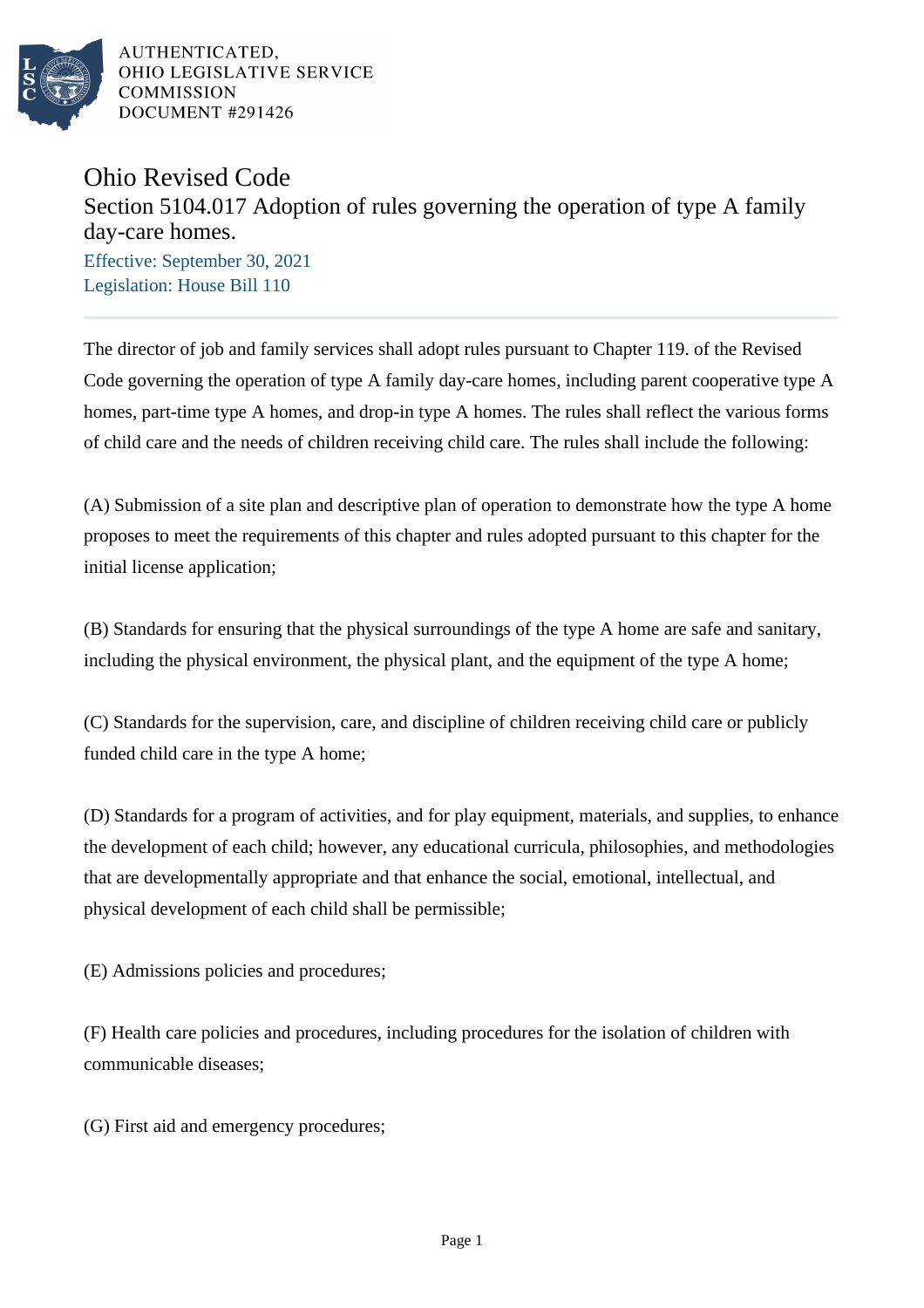

AUTHENTICATED. OHIO LEGISLATIVE SERVICE **COMMISSION** DOCUMENT #291426

(H) Procedures for discipline and supervision of children;

(I) Standards for the provision of nutritious meals and snacks;

(J) Procedures for screening children, including any necessary physical examinations and the immunizations required pursuant to section 5104.014 of the Revised Code;

(K) Procedures for screening employees, including any necessary physical examinations and immunizations;

(L) Methods for encouraging parental participation in the type A home and methods for ensuring that the rights of children, parents, and employees are protected and that the responsibilities of parents and employees are met;

(M) Procedures for ensuring the safety and adequate supervision of children traveling off the premises of the type A home while under the care of a type A home employee;

(N) Procedures for record keeping, organization, and administration;

(O) Procedures for issuing, denying, and revoking a license that are not otherwise provided for in Chapter 119. of the Revised Code;

(P) Inspection procedures;

(Q) Procedures and standards for setting initial license application fees;

(R) Procedures for receiving, recording, and responding to complaints about type A homes;

(S) Procedures for enforcing section 5104.04 of the Revised Code;

(T) A standard requiring the inclusion of a current department of job and family services toll-free telephone number on each type A home license that any person may use to report a suspected violation by the type A home of this chapter or rules adopted pursuant to this chapter;